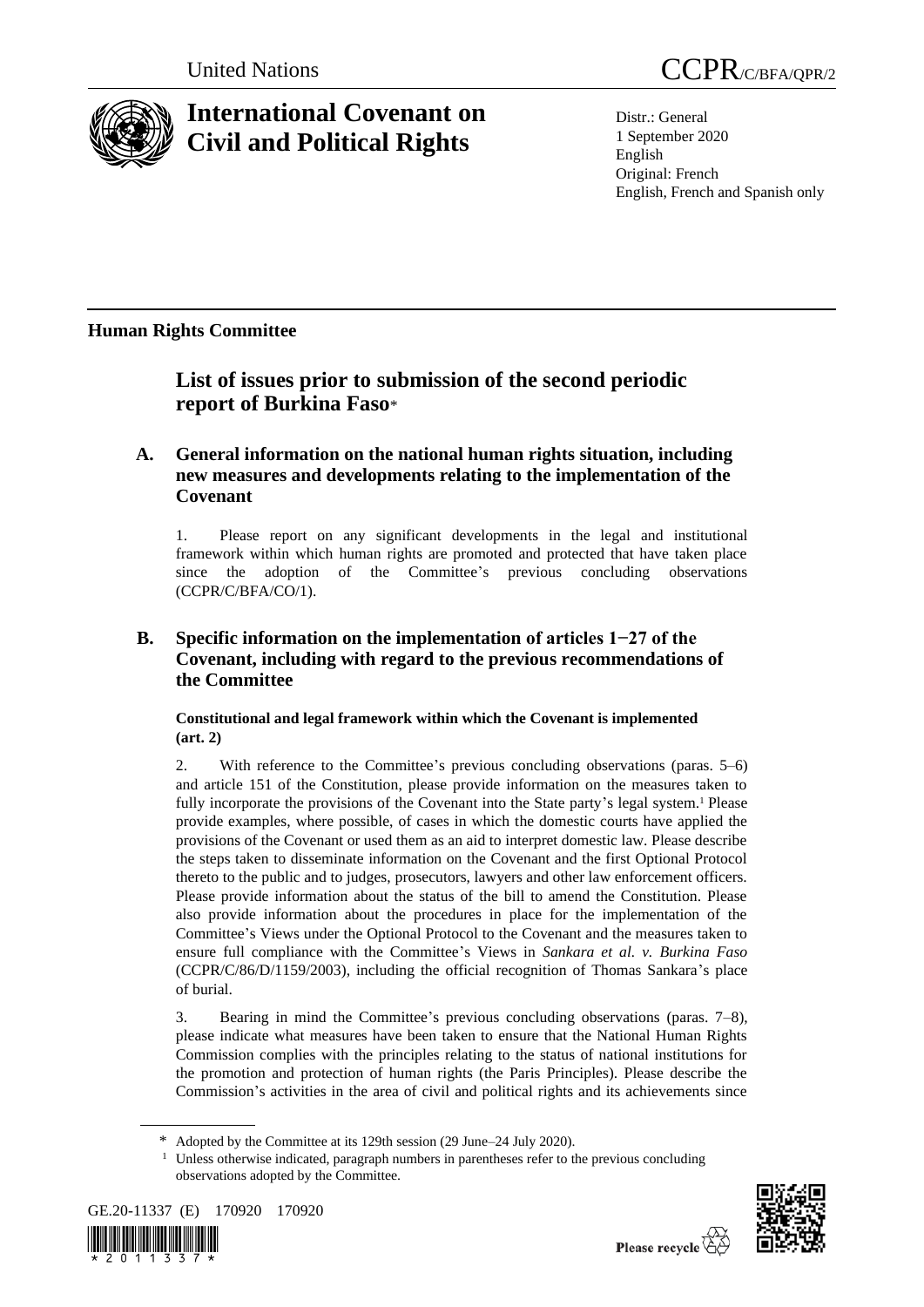its establishment. Please provide statistics, including on the number and type of complaints received by the Commission and on the action taken, if any, on the complaints of violations of civil and political rights referred to it. Please indicate whether the Commission intends to request accreditation from the Global Alliance of National Human Rights Institutions.

## **Investigations into past human rights violations (arts. 2, 6, 7, 9, 14, 19, 21 and 26)**

4. In the light of the Committee's previous concluding observations (paras. 9–10), please indicate what measures have been taken to guarantee the effective operation and independence of the High Council for Reconciliation and National Unity and the two commissions of inquiry established to get to the bottom of the crimes and serious human rights violations committed since 1960 and during the events of 2014 and 2015 and to ensure accountability for these crimes and violations. Please provide information on the progress made in the investigations into cases of human rights violations documented by these mechanisms, including those related to the murders of Thomas Sankara and Norbert Zongo. Please indicate what measures have been taken to ensure that all the alleged perpetrators, including military and civilian superiors, are prosecuted and, if found guilty, are given sentences commensurate with the seriousness of their acts, and that all victims are provided with adequate compensation, restitution and rehabilitation. Please also provide information about the measures taken to implement the decisions of the African Court on Human and Peoples' Rights (the judgment on merits and the ruling on reparations) in the case of *Beneficiaries of Late Norbert Zongo, Abdoulaye Nikiema alias Ablasse, Ernest Zongo and Blaise Ilboudo & Burkinabè Human and Peoples' Rights Movement v. Burkina Faso*. 2

### **Combating corruption (arts. 2, 14, 25 and 26)**

5. Please provide information on the concrete measures taken to combat corruption and illicit financial flows, including any investigations and prosecutions and their outcomes. Please provide information on the activities of the State Oversight and Anti-Corruption Authority. Please describe the efforts made to raise awareness among politicians, members of parliament and public servants of the economic and social costs of corruption and among judges, prosecutors and law enforcement officials of the need for strict application of the law.

## **State of emergency and counter-terrorism measures (arts. 2, 4, 6, 7, 9, 10, 12, 14 and 19)**

6. In view of the public health emergency declared in March 2019 in the context of the coronavirus disease (COVID-19) pandemic, please specify any Covenant rights that were suspended during the emergency and the measures taken to ensure that such suspensions were in line with article 4 of the Covenant. Please state whether the State party intends to officially notify the Secretary-General of the United Nations of the derogations adopted and the grounds on which they are based. Please also indicate what measures have been taken to ensure that the regulations on the application of the state of emergency that is in effect in 14 of the country's provinces and the provisions of the counter-terrorism law are compatible with the State party's obligations under the Covenant and safeguard the human rights of suspects, detainees and their families. Specifically, please clarify whether derogations from non-derogable provisions of the Covenant are expressly prohibited during a state of emergency. Please comment on allegations that persons suspected or accused of terrorist activities have been subjected to extrajudicial executions, torture and ill-treatment, abductions and arbitrary arrests and detentions on the part of defence and security forces and vigilante groups. Please indicate what measures have been taken to make sure that all allegations are promptly, impartially and effectively investigated and that the perpetrators are prosecuted and, if found guilty, duly punished. Please also respond to allegations that the measures taken as part of the state of emergency have a disproportionate impact on

<sup>2</sup> African Court on Human and Peoples' Rights, *Beneficiaries of Late Norbert Zongo, Abdoulaye Nikiema alias Ablasse, Ernest Zongo and Blaise Ilboudo & Burkinabè Human and Peoples' Rights Movement v. Burkina Faso*, application No. 013/2011, judgment on merits of 28 March 2014 and ruling on reparations of 5 June 2015.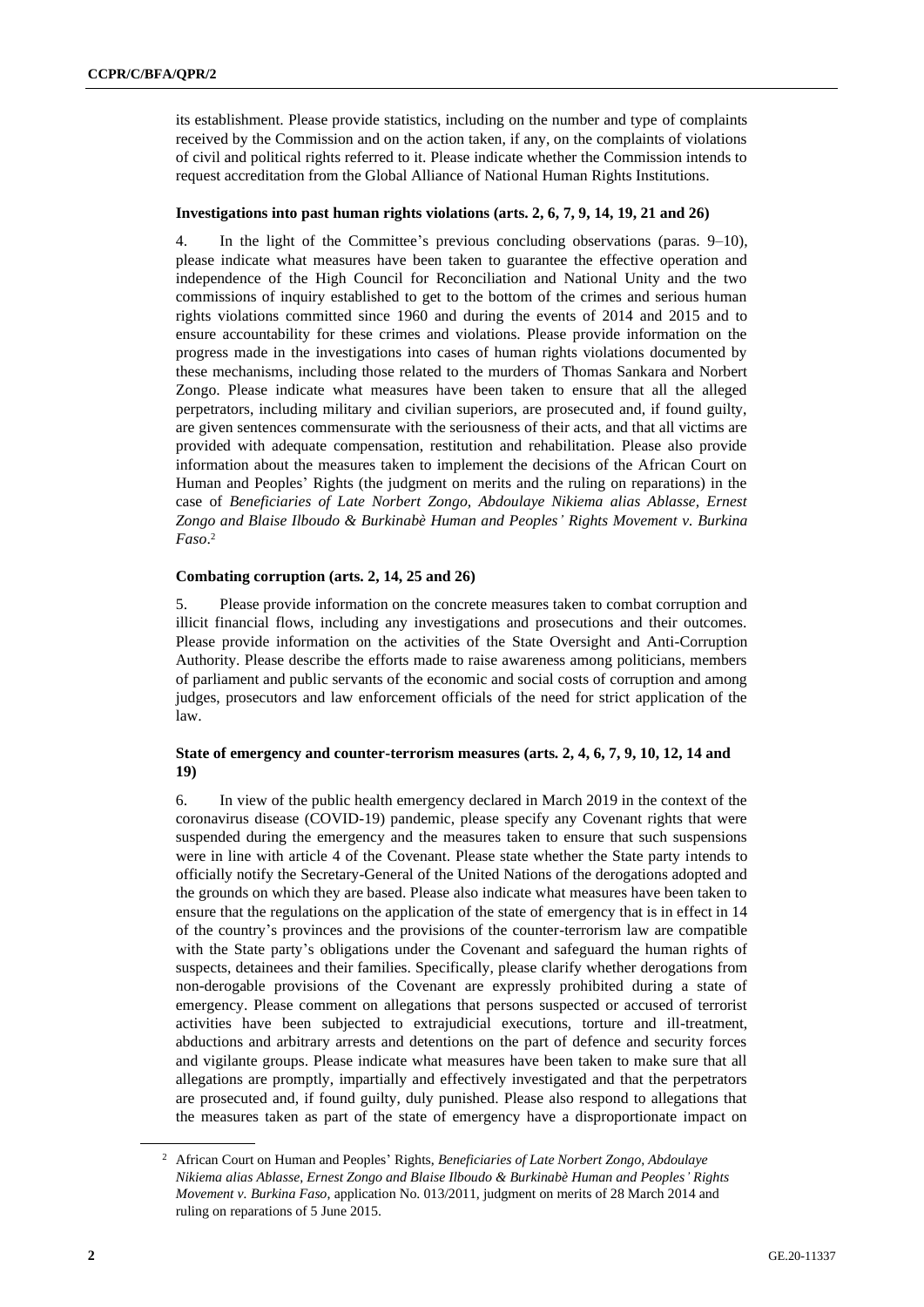freedom of expression, freedom of movement and the right to privacy and confidentiality of communications and indicate whether these measures are subject to judicial oversight.

#### **Non-discrimination (arts. 2, 7, 24, 25 and 26)**

7. Please indicate whether the State party is planning to adopt comprehensive legislation that: (a) clearly defines and criminalizes direct and indirect discrimination in both public and private settings; (b) contains a list of the grounds of discrimination provided by article 2 of the Covenant, including sexual orientation, gender identity and disability; and (c) provides victims with effective remedies against all forms of discrimination, including multiple discrimination. In the light of the Committee's previous concluding observations (paras. 13–14), please provide information on the measures taken to prevent and combat acts of discrimination, stigmatization and violence against: (a) persons with disabilities; (b) persons with albinism; (c) persons living with HIV/AIDS; (d) children born out of wedlock; and (e) persons belonging to ethnic or religious minorities. Please also provide information on the efforts undertaken to combat discrimination and social stigmatization based on sexual orientation or gender identity and indicate whether the State party plans to amend its legislation to criminalize all forms of incitement to hatred and violence against the persons affected.

#### **Equality between men and women (arts. 2, 3, 23, 25 and 26)**

8. Bearing in mind the Committee's previous concluding observations (paras. 11–12 and 15–16), please indicate whether the State party intends to amend Act No. 003-2020/AN of 22 January 2020, by which quotas and requirements for the placement of men and women on lists of candidates for legislative and municipal elections in Burkina Faso have been established, with a view to increasing the representation of both sexes on electoral lists from 30 to 50 per cent, and to reject any list that does not fulfil the quotas. Please indicate any additional measure aimed at increasing the representation of women in public life, including in decision-making positions in the Government and the diplomatic service, and in the private sector, particularly in leadership positions. Please also describe the measures taken to ensure the effective application of the legal provisions guaranteeing gender equality in inheritance and access to land.

#### **Violence against women and harmful practices (arts. 2, 3, 6, 7, 8 and 26)**

9. In the light of the Committee's previous concluding observations (paras. 17–18), please provide information on the measures taken to amend Act No. 061-2015/CNT of 6 September 2015 on the Prevention and Punishment of Violence against Women and Girls and Redress and Support for Victims, so as to make any act of marital rape a punishable offence and provide for penalties that are commensurate with the seriousness of the act. Please indicate what measures have been taken to combat the relative impunity enjoyed by the perpetrators of violence against women. Please also provide information about the measures taken to increase the number of shelters, especially in rural areas, and improve the support mechanisms for victims and for their children, where applicable. Please provide recent statistics on: (a) the number of complaints filed concerning the various forms of violence against women; (b) the investigations into and prosecutions of those complaints; (c) the sentences handed down; and (d) measures for the protection, compensation and rehabilitation of victims.

10. In view of the Committee's previous concluding observations (paras. 15–16), please indicate what measures have been taken to amend the Personal and Family Code in order to: (a) harmonize the minimum legal age of marriage at 18 years for both men and women, without exception, and make the Code applicable to all forms of marital union, including traditional or religious marriages; and (b) reduce polygamy with a view to its abolition. Please also specify the measures aimed at overcoming resistance to the introduction of such a bill, particularly among traditional and religious leaders. Please provide up-to-date information on the practice of female genital mutilation in the State party and on the measures taken to ensure that articles 380 to 382 of the Criminal Code, which prohibit the practice, are strictly enforced. Please indicate what measures have been taken to reinforce public awareness-raising efforts, including among religious and customary leaders, and to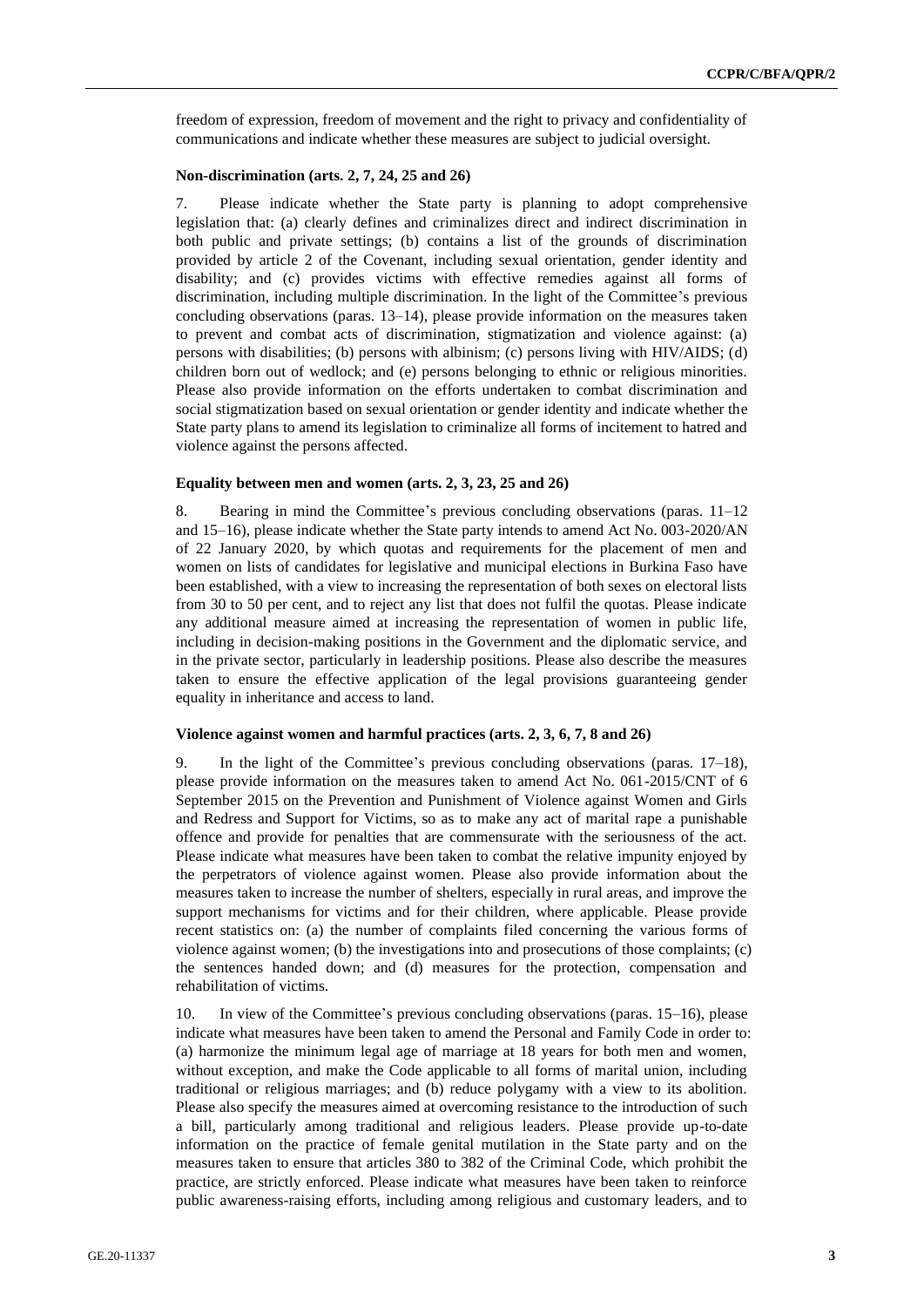develop new intervention strategies to eradicate the practice. Please describe the measures taken to combat social exclusion and violence against women accused of witchcraft.

#### **Right to life (arts. 3, 6, 7 and 14)**

11. With reference to the Committee's previous concluding observations (paras. 19–20), please specify whether the State party intends to eliminate the procedural barriers impeding access to legal abortion in cases of rape and incest. Please describe the measures taken to combat the stigmatization of women and girls who have an abortion. Please indicate the estimated number of backstreet abortions per year and the number of women convicted of having voluntarily ended their pregnancies and the sentences handed down. Please also provide information on the measures taken to guarantee the availability and accessibility of sexual and reproductive health information and services and affordable contraception, including emergency contraception, throughout the State party.

12. In view of the abolition of the death penalty under the new Criminal Code, please provide information on the number of persons remaining on death row and their detention conditions. Please indicate the number of persons sentenced to death who have had their sentences commuted. Please also specify whether the State party intends to ratify the Second Optional Protocol to the Covenant, aiming at the abolition of the death penalty.

Bearing in mind the Committee's previous concluding observations (paras. 23–24), please provide information on the steps taken to continue reinforcing the presence of defence and security forces throughout the country and avoid delegating the exclusive sovereign prerogatives of the State to vigilante groups, including the Koglweogo, by encouraging them to perform law enforcement tasks. Please indicate what steps have been taken to continue conducting investigations into all allegations of human rights violations involving vigilante groups, prosecuting the alleged perpetrators and imposing appropriate penalties on those found guilty, while providing redress to the victims. Please provide statistics on the number of investigations conducted, prosecutions initiated and sentences given to members of vigilante groups responsible for human rights violations.

## **Prohibition of torture and cruel, inhuman or degrading treatment or punishment, excessive use of force by public officials, and treatment of persons deprived of their liberty (arts. 6, 7, 10 and 14)**

In view of the Committee's previous concluding observations (paras. 27–28), please specify the steps taken to ensure in practice that confessions obtained under duress or torture are inadmissible as evidence before the courts. Please indicate whether appropriate measures have been taken to make the National Observatory for the Prevention of Torture and Related Practices operational. Please also indicate the number of complaints lodged for acts of torture or ill-treatment and provide information on the disciplinary proceedings and investigations conducted, prosecutions initiated and sentences and penalties imposed, and on the measures taken to provide compensation and rehabilitation to victims.

15. In the light of the Committee's previous concluding observations (paras. 25–26), please indicate what steps have been taken to finalize the investigations into human rights violations committed by law enforcement officials, members of the armed forces and prison guards during the social and political unrest of 2014 and 2015, in particular the excessive use of force that resulted in bodily injuries and deaths and restrictions on the right to peaceful assembly. Please indicate what measures have been taken to make sure that all allegations of abuses, torture, ill-treatment and the excessive use of force during counterterrorism operations by both defence and security forces and vigilante groups result in thorough and effective investigations and that the alleged perpetrators are prosecuted and, if found guilty, given sentences commensurate with the seriousness of their acts. Please provide information about the legal standards governing the legitimate use of force, including lethal force, and of firearms by law enforcement officials.

16. Bearing in mind the Committee's previous concluding observations (paras. 33–34), please indicate what measures have been taken to improve detention conditions and the treatment of prisoners, in accordance with the United Nations Standard Minimum Rules for the Treatment of Prisoners (the Nelson Mandela Rules). Please provide information about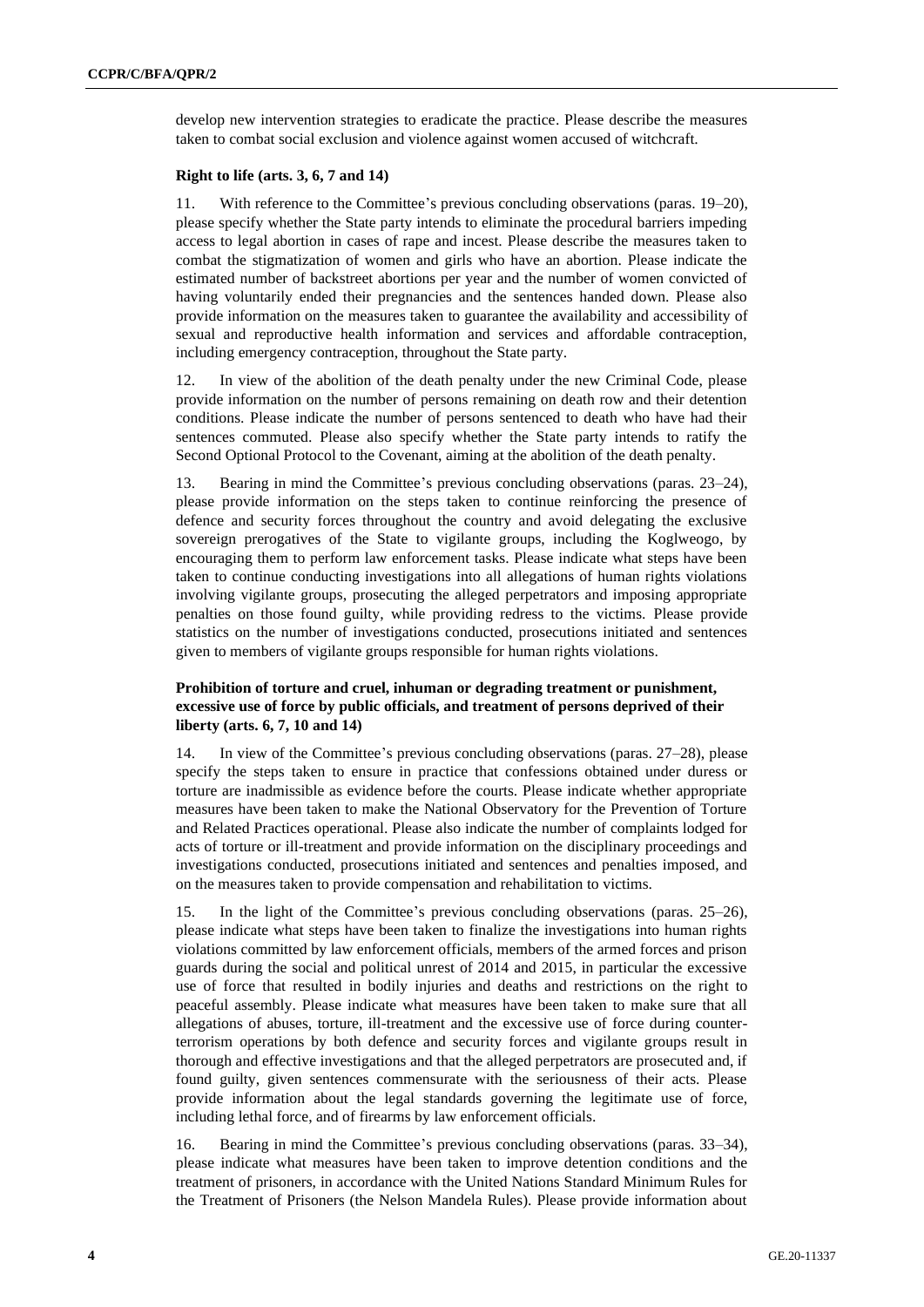the efforts made to reduce prison overcrowding, including the use of existing alternatives to detention, particularly to pretrial detention. Please indicate what measures have been taken to establish independent, effective, confidential and accessible complaints mechanisms in all places of detention. Please provide information on the number of deaths in custody, the investigations conducted, the prosecutions initiated and the sentences and penalties imposed on persons responsible for such deaths and the preventive measures adopted to prevent them from occurring. Please indicate what measures have been taken to speed up the process of establishing a national torture prevention mechanism.

### **Liberty and security of person, legality of detention and administration of justice (arts. 9, 10 and 14)**

17. With reference to the Committee's previous concluding observations (paras. 29–30), please indicate whether the State party is considering including, in the new Code of Criminal Procedure, the right to have medical examinations without conditions and in complete confidence, carried out by qualified medical personnel promptly upon arrival at a police station, detention centre or prison, and to have access to an independent physician or a physician of one's choosing on request. Please provide information about the measures envisaged to reduce the maximum duration of police custody without judicial review to 48 hours, including in cases related to terrorism or organized crime, making sure that this period is renewed only in exceptional circumstances that have been duly demonstrated and respects the principles of necessity and proportionality. Please describe the measures taken to ensure that persons taken into custody are afforded in practice the fundamental legal safeguards provided by the law, regardless of the reason for the detention.

18. In view of the Committee's previous concluding observations (paras. 31–32), please provide information about the implementation of the National Pact for Justice Reform and of the national justice policy for the period 2010–2019 and the results achieved. Please describe the measures taken to build the capacity of the justice system, guarantee its independence, ensure that its decisions are enforced, combat political influence and corruption, guarantee access to justice for all, make up for the lack of resources, personnel and proper training and reduce the average time taken to process a case. Please describe the procedures and criteria in place for the selection, appointment and career development of judges and prosecutors and for bringing disciplinary action against them, such as suspension or dismissal. Please specify the nature of the offences for which civilians may be tried before military courts and describe the measures taken or envisaged to eliminate this practice.

#### **Trafficking in persons and child labour (arts. 8 and 24)**

19. In the light of the Committee's previous concluding observations (paras. 35–36), please provide statistical data disaggregated by sex, age group and country of origin of the victims on the extent of trafficking in persons in the State party, including for purposes of economic and sexual exploitation. Please indicate what measures are envisaged to develop and implement a national strategy to combat trafficking in persons that provides for capacity-building programmes for law enforcement officials on the early identification of victims and their referral to appropriate support and reintegration services. Please provide information on the efforts undertaken to ensure the effective enforcement of Act No. 029- 2008/AN of 15 May 2008 on the Combating of Trafficking in Persons and Related Practices and the relevant provisions of the Criminal Code, including the investigations conducted, prosecutions initiated and the sentences and penalties imposed on perpetrators of trafficking in persons.

20. Please provide information on the steps taken to eliminate the worst forms of child labour, including the exploitation of children in street situations and talibé or garibou students for begging and the exploitation of children for forced labour, particularly as domestic workers or in dangerous work, including small-scale mining operations, farm work and selling drinks. Please provide information on the implementation of the National Strategy to Combat the Worst Forms of Child Labour for the period 2018–2025 and its outcomes. Please provide more detailed information on the steps envisaged to speed up the adoption of the draft child protection code and amend the provisions of Act No. 011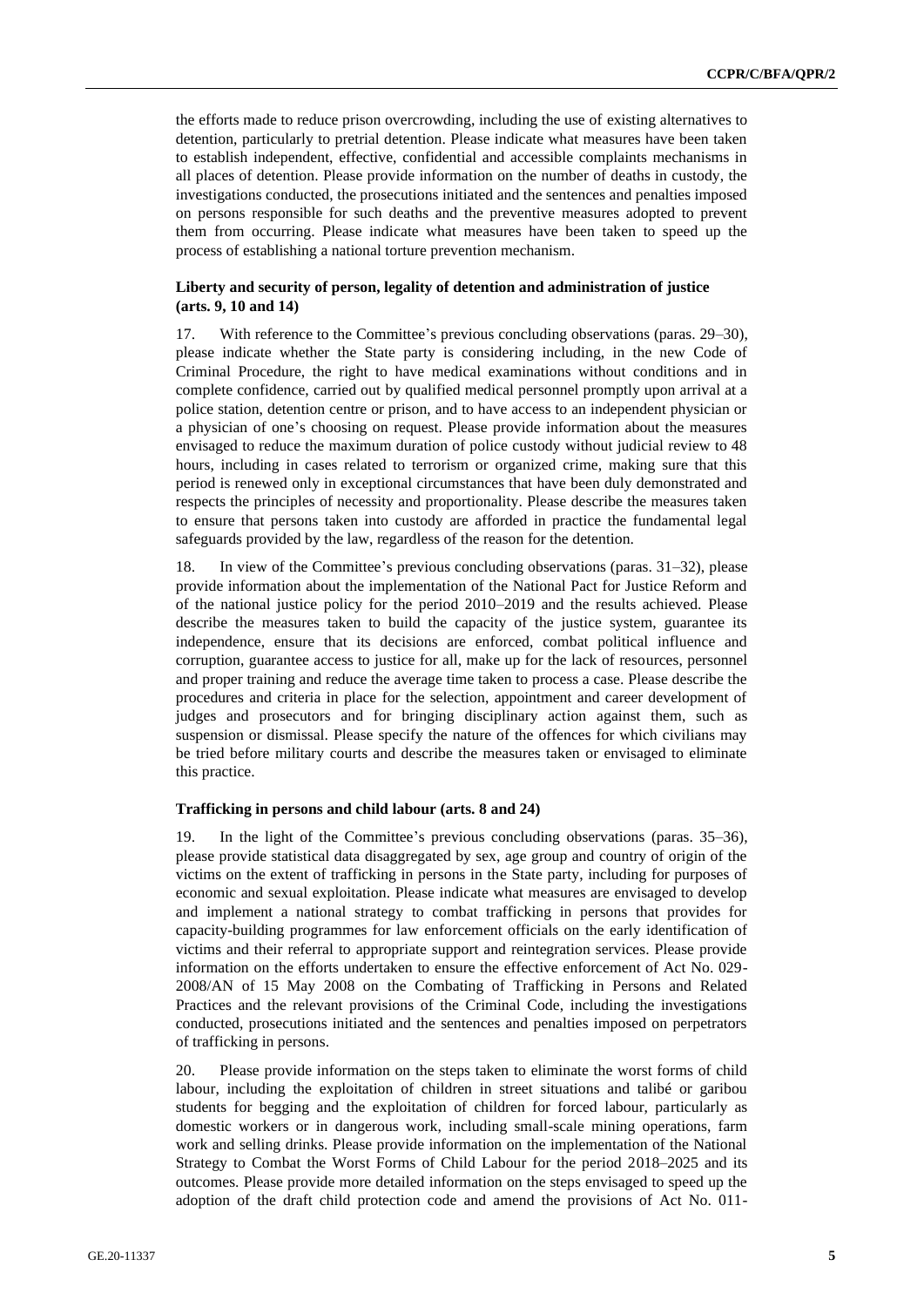2014/AN of 17 April 2014 on the Suppression of the Sale of Children, Child Prostitution and Child Pornography to ensure that penalties are commensurate with the seriousness of the offences perpetrated.

### **Treatment of refugees, asylum seekers, stateless persons and displaced persons (arts. 12, 13, 14, 24 and 26)**

21. Please provide information on the protections afforded to refugees and asylum seekers under Act No. 042-2008/AN of 23 October 2008 on the Status of Refugees in Burkina Faso. Please indicate what measures have been taken to uphold the principle of non-refoulement in law and in practice. Please provide up-to-date data, disaggregated by nationality, on the number of asylum requests that have been registered and granted and the number of appeals and their outcomes. Please also indicate whether measures have been taken to amend the law on nationality and civil status in order to fill the gaps that may result in statelessness, to adopt a law on the status of stateless persons and to implement a statelessness determination procedure. Please provide information on the measures taken by the State party to step up its efforts in order to guarantee the timely registration of births and the free issuance of birth certificates throughout the country, in particular to children born in refugee camps and internally displaced children. Please provide information about the estimated number of persons displaced owing to the violence and insecurity prevailing in some regions of the country. Please describe the measures aimed at protecting these people, especially the women and children, and promoting and creating satisfactory conditions for durable solutions.

### **Freedom of expression and protection of journalists and human rights defenders (arts. 2, 7, 9, 14 and 19)**

22. Please indicate whether the State party intends to amend the Criminal Code of 2019, in particular article 312, which sets excessive content-based restrictions on speech and criminalizes activities related to the exercise of freedom of expression, to bring it into conformity with article 19 of the Covenant. Please indicate what measures have been taken to guarantee the effective implementation of Act No. 039-2017/AN of 27 June 2017 on the Protection of Human Rights Defenders in Burkina Faso and respond to allegations that journalists and human rights defenders are subjected to threats, intimidation, harassment, arbitrary detention and physical assaults by law enforcement authorities. Please provide information on any investigations conducted, prosecutions initiated and sentences and penalties imposed on the perpetrators of such acts, as well as the reparations granted to victims. Please provide information on the legal framework governing freedom of expression in cyberspace.

## **Freedom of peaceful assembly and association (arts. 14, 21 and 22)**

23. With reference to the Committee's previous concluding observations (paras. 37–38), please provide more information about the legal framework for peaceful assembly and comment on allegations that security forces sometimes impede peaceful assemblies. Please specify whether measures have been taken to amend Act No. 026-2008/AN of 8 May 2008 on the Punishment of Acts of Vandalism Committed during Street Protests, to guarantee the full enjoyment of the rights enshrined in article 21 of the Covenant, the presumption of innocence and individual criminal responsibility. Please indicate the number of independent associations officially registered by the authorities and the measures taken to ensure that human rights organizations do not face practical obstacles in obtaining such registration or in carrying out their activities. Please state the number of cases in which registration has been denied and specify the reasons why.

## **Participation in public affairs (art. 25)**

24. In the light of the Committee's previous concluding observations (paras. 39–40), please indicate whether, in the new Electoral Code adopted in July 2018, the State party has repealed article 135, which rendered persons who had "supported an unconstitutional change that undermines the principle of the democratic changeover of political power" "ineligible". Please provide information on the measures envisaged to amend the new